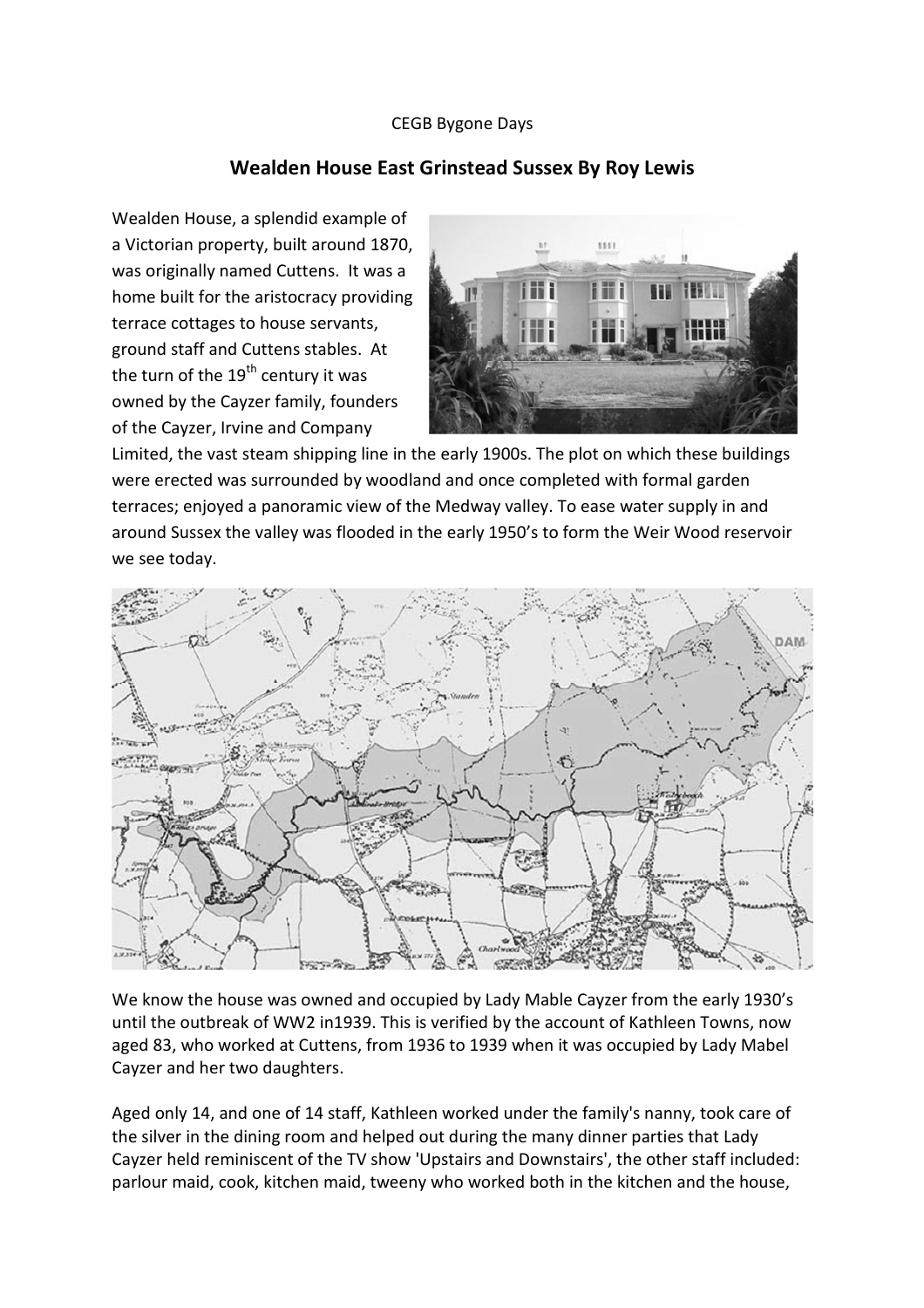house maid, under house maid, chauffeur, gardener, second gardener, under gardener and boot boy. All the staff except for the last two lived in.



She returned to have a look around the house which is currently being totally renovated to restore it to the magnificent state it was in when she worked there. She said "Lady Cayzer, who the staff had to address as 'My Lady', was a lovely caring employer and the staff were like a second family to me. There was real family feeling here," she remembers while sitting in what the family called their drawing room (currently housing the Wealden House art exhibition). "I must say it feels funny being allowed to sit down in the drawing room!"

Without more research it is assumed that Lady Mabel Cayzer was a daughter-in-law of Sir Charles Cayzer, the owner and founder of Cayzer, Irvine & Company, She and her daughters left Cuttens in 1939 at the outbreak of war.

Around 1942 it was initially occupied by troops of the Canadian Army and thereafter served as an overflow hospital for children evacuated from London suffering from scarlet fever or other contagious diseases. After the war ended it was a nursery school until 1952 when the house and grounds were sold to the Central Electricity Authority as the location for the Thames South Grid Control centre.

This chosen location had many advantages as it needed to relocate the Control Centre to a rural site a safe distance from London because of the perceived threat of nuclear war. The site was approximately 1.5 miles south from East Grinstead with a rail link to London. It also afforded easy access to the main London to Eastbourne road (A22), but this did not compromise the 'secrecy' of the site with the extensive gardens surrounded by woodland providing anonymity to passing traffic.

It was at this point where it is believed the stables and tied cottages were demolished to make space for the new Control Centre which was built to standards designed to withstand an atomic blast on London. Fortunately this was never put to the test. The thick reinforced wall and roof, some 3 to 4 feet thick however proved to be a major obstacle when a second control room (Area) was added in the late 60's early 70's

The house itself remained unaltered and used by day planning and administration staff and connected to the new building by a simply bridge. It remained in use until the late 1980's when due to reorganisation and privatisation the Centre was vacated by the CEGB and handed over to Southern Electric.